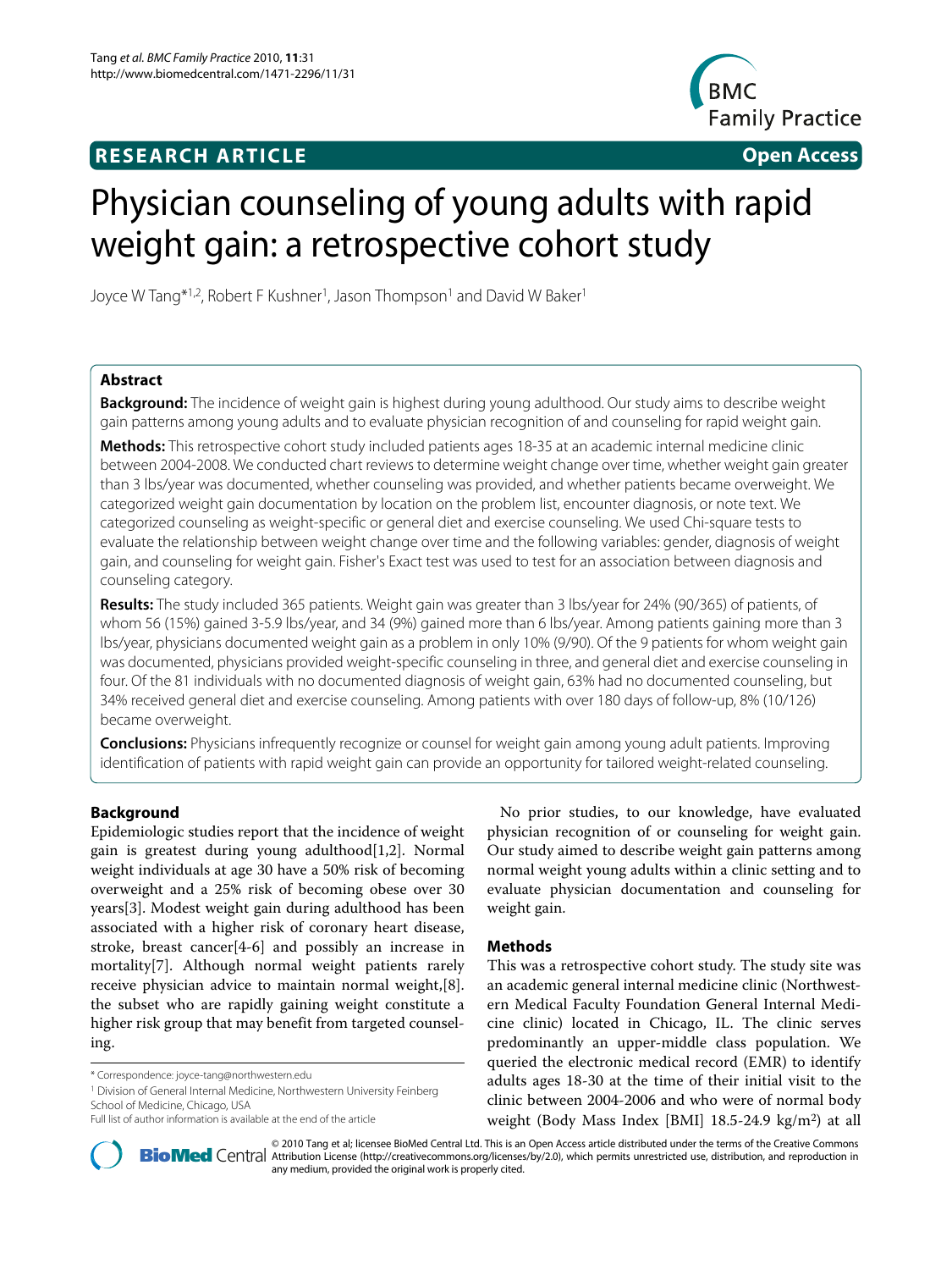visits prior to and during a subsequent preventive visit. Preventive visits were defined as visits with ICD-9 codes corresponding to preventive visits (V70.0, V70.3, V70.5, V70.8, V72.31) or which were slotted to be 40 minutes in length. We excluded pregnant women and individuals with less than 180 days between their first documented weight and last preventive visit weight to prevent inflation of short-term weight variability. We excluded patients without a preventive visit because we anticipated that weight gain would not be routinely addressed during acute care visits. The Institutional Review Board of Northwestern University approved this research.

#### **Measures**

Weight change over time (lbs/year) was calculated for each patient using the following formula:

Weight at last preventive visit (lbs)–First available weight (lbs) 
$$
\ast
$$
 365 (days / year)

\n# Days between visits

\n(1)

We categorized weight gain greater than 3 lbs/year as rapid weight gain in order to balance capturing significant weight gain (3 pounds approximates half a BMI unit) with a sufficiently low threshold to allow for early detection. We reviewed charts for all patients who gained greater than 3 lbs/year to determine whether weight gain was documented, whether counseling was provided, and whether the patient or physician initiated discussions about weight gain. Notes from all patient visits between 2004 and 2008 were reviewed. Documentation of weight gain was categorized by the following descending hierarchical levels: problem list, encounter diagnosis, note text, or no documentation. Diet and exercise counseling was categorized into three descending hierarchical levels using the following criteria: **weight-specific counseling** if physicians documented advice to lose or maintain weight or if diet or exercise counseling was documented in the context of noted weight gain; **general diet or exercise counseling** if physicians documented diet or exercise counseling in the context of general health maintenance or treatment of a medical condition or if

physicians documented that patients had excellent health habits with no need for counseling; or **no documented counseling**.

Last weight class was determined for patients with at least 180 days between their last preventive visit and last available weight using last recorded weight. Weight class was categorized as normal weight (BMI 18.5-24.9 kg/m<sup>2</sup>), overweight (BMI 25-29.9 kg/m<sup>2</sup>), or obese (BMI>30 kg/ m2).

## **Statistical analysis**

Analyses were conducted in 2009 using STATA 10.0 (College Station, TX). We used Chi-square tests to evaluate the relationship between weight change over time and the following variables: gender, diagnosis of weight gain, and counseling for weight gain. Fisher's Exact test was used to test for an association between diagnosis and counseling category.

# **Results**

The study sample included 365 patients; 75% were female and the average age was  $25.6 \pm 2.7$  years at the first clinic visit. Ninety-seven percent of patients had private insurance. Co-morbidities in the patient sample included psychiatric diagnoses (64/365, 18%), hypertension (4/365, 1%) and diabetes (3/365, 1%). Patients were seen at a median of eight clinic visits. Weight change (over a median of 685 days) was greater than 3 lbs/year for 90 patients (24.3%), of whom 56 (15%) gained between 3-5.9 lbs/year, and 34 (9.3%) gained greater than 6 lbs/year (Table 1). Weight change did not differ by gender.

Among individuals gaining more than 3 lbs/year, physicians documented weight gain in only 10% (9/90). Documentation was no higher among individuals gaining more than 6 lbs/year than among those gaining between 3-5.9 lbs/year (15% vs. 7%,  $p = 0.26$ ). Of the nine patients with documented weight gain, three were entered as encounter diagnoses, and six were documented in the note text. None had weight gain added to an ongoing problem list.

Discussions related to weight were initiated by the patient in four cases, by the physician in three, and two

| Table 1: Distribution of weight change among adults ages 18-35 in an academic general internal medicine clinic |  |  |  |  |
|----------------------------------------------------------------------------------------------------------------|--|--|--|--|
|                                                                                                                |  |  |  |  |

| <b>Weight change</b><br>[n (%)] | Total<br>$(n = 365)$ | Men<br>$(n = 90)$ | Women<br>$(n = 275)$ | P value* |
|---------------------------------|----------------------|-------------------|----------------------|----------|
| Weight loss                     | 156 (43%)            | 37 (41%)          | 119 (43%)            | 0.57     |
| 0-2.9 lbs/year gain             | 119 (33%)            | 30 (33%)          | 89 (32%)             |          |
| 3-5.9 lbs/year gain             | 56 (15%)             | 11 (12%)          | 45 (16%)             |          |
| 6-11.9 lbs/year gain            | 23 (6%)              | 8(9%)             | 15 (5%)              |          |
| >12 lbs/year gain               | 11 (3%)              | 4(4%)             | 7(3%)                |          |

\* P value was computed using Chi-square test to evaluate the association between weight change and gender.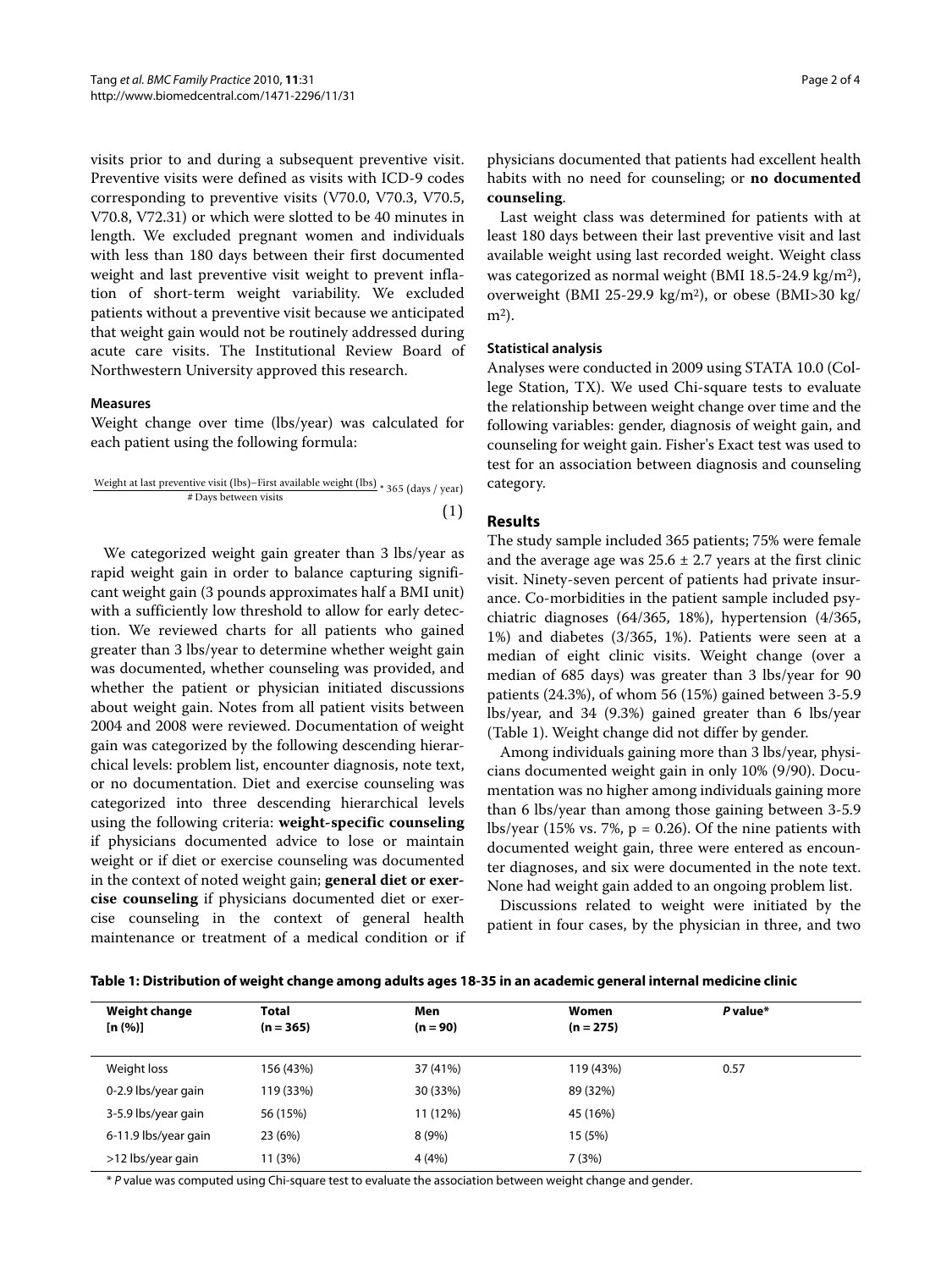were indeterminate. Physician counseling for the nine patients with documented weight gain included weightspecific counseling for three, general diet and exercise counseling for four, and no documented counseling for two (Table 2).

Of the 81 individuals with no documented diagnosis of weight gain, 63% had no documented counseling, but 34% had documentation of general diet or exercise counseling. Patients for whom weight gain was documented were more likely to have diet and exercise counseling (p = 0.002) (Table 2).

Over a median of 388 days post-health maintenance visit, 8% of patients (10/126) became overweight, and none became obese.

## **Discussion**

To our knowledge this is the first study to evaluate physician documentation of and counseling for weight gain. Among this sample of normal weight young adults, almost a quarter gained more than 3 lbs/year. In the majority of cases, this weight gain was undocumented, and patients did not receive diet or exercise counseling. Even when weight gain was documented, it was not routinely added to the patient's ongoing problem list. Weight gain patterns observed among young adults in our study were similar to those seen in longer-term epidemiologic studies[\[9](#page-3-7),[10](#page-3-8)]. Rates of physician diagnosis and counseling for weight gain in our study also parallel national rates of physician documentation and counseling for overweight and obesity[\[11](#page-3-9)-[14\]](#page-3-10).

Epidemiologic studies show that many adults experience a sustained pattern of weight gain over time, thus underscoring the importance of prevention. Early detection of weight gain may be an effective method of targeting patients for early counseling for primary prevention of overweight. Although diet and exercise counseling is time-consuming,[[15](#page-3-11)] our study showed that physicians are already providing general diet and exercise counseling to a third of their patients. Physicians could further tailor

these ongoing discussions by using a patient's weight gain to direct a focused discussion on weight maintenance. Patients who are gaining weight may also be more motivated to make a change in their lifestyle due to a heightened risk perception[\[16](#page-3-12)]. However, because physicians rarely recognize weight gain among their patients, tools are needed to help identify individuals who are rapidly gaining weight. Point-of-care alerts for weight gain could remind physicians to respond during preventive visits and also prompt opportunistic counseling during urgent care visits. Use of graphical representations of weight over time may also highlight weight change as a concern for both the physician and patient. Further, in order to increase physician counseling rates, resources are also needed to facilitate brief, targeted counseling on diet, exercise and weight maintenance. More studies are needed to evaluate if early detection paired with brief counseling is effective in curbing patients' longer term weight trajectory. This study has several limitations. First, it was conducted at a single academic institution and had a higher than average proportion of patients with psychiatric diagnoses. As a result, the results may not be generalizable to all other practices. Second, we did not ascertain the etiology of patient weight gain (ie. medication use versus change in lifestyle behaviors). Third, defining rapid weight gain as greater than 3 lbs/year was necessarily arbitrary given that no prior research has established a meaningful cut-off value. Lastly, chart review is dependent on the accuracy of physician documentation. Although rates of counseling may be higher than documented, the intensity of undocumented counseling is likely to be low.

# **Conclusions**

Many young adults seen in the clinic setting have rapid weight gain that remains unrecognized. Methods to increase physician identification of weight gain are needed to create opportunities for focused weight-related

| <b>Counseling category</b><br>[n (%)]   | Total<br>$(n = 90)$ | <b>Documentation of</b><br>weight gain*<br>$(n = 9)$ | No documentation of<br>weight gain<br>$(n = 81)$ | P valuet |
|-----------------------------------------|---------------------|------------------------------------------------------|--------------------------------------------------|----------|
| Weight specific<br>counseling           | 5(6%)               | 3(33%)                                               | 2(2%)                                            | 0.002    |
| General diet and<br>exercise counseling | 32 (36%)            | 4 (44%)                                              | 28 (34%)                                         |          |
| No active counseling                    | 53 (59%)            | $2(22%)^+$                                           | 51 (63%)                                         |          |

**Table 2: Physician diet and exercise counseling by presence or absence of weight gain documentation**

\* This category includes individuals with documentation of weight gain as an encounter diagnosis (n = 3) or documentation within the note text  $(n = 6)$ .

† P value was computed using Fisher's Exact test to evaluate the association between diagnosis of weight gain and counseling category.

‡ Of note, the two individuals categorized in this cell had BMIs of 18-19 at the time of weight gain diagnosis.